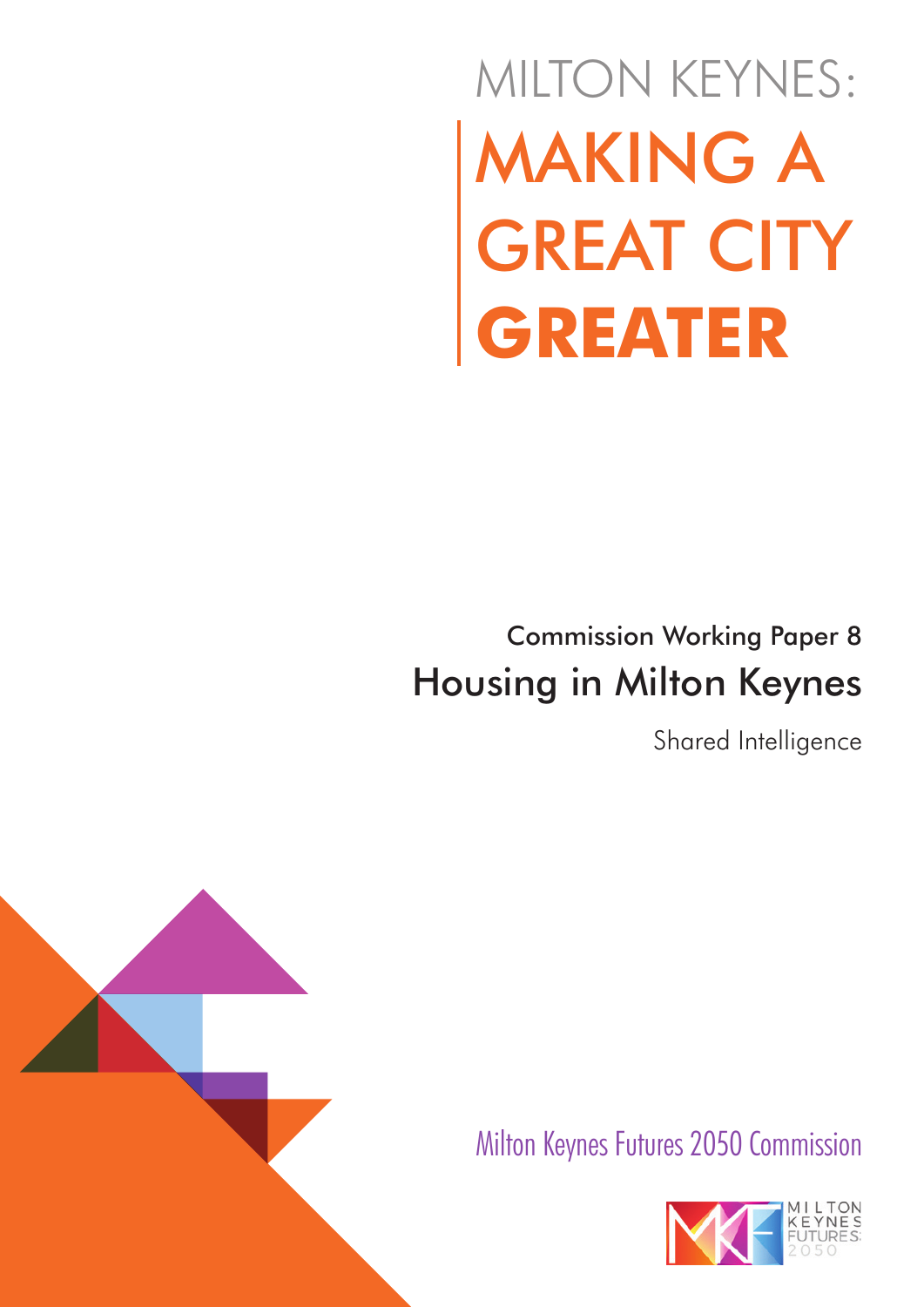

### **CWP8 Housing**

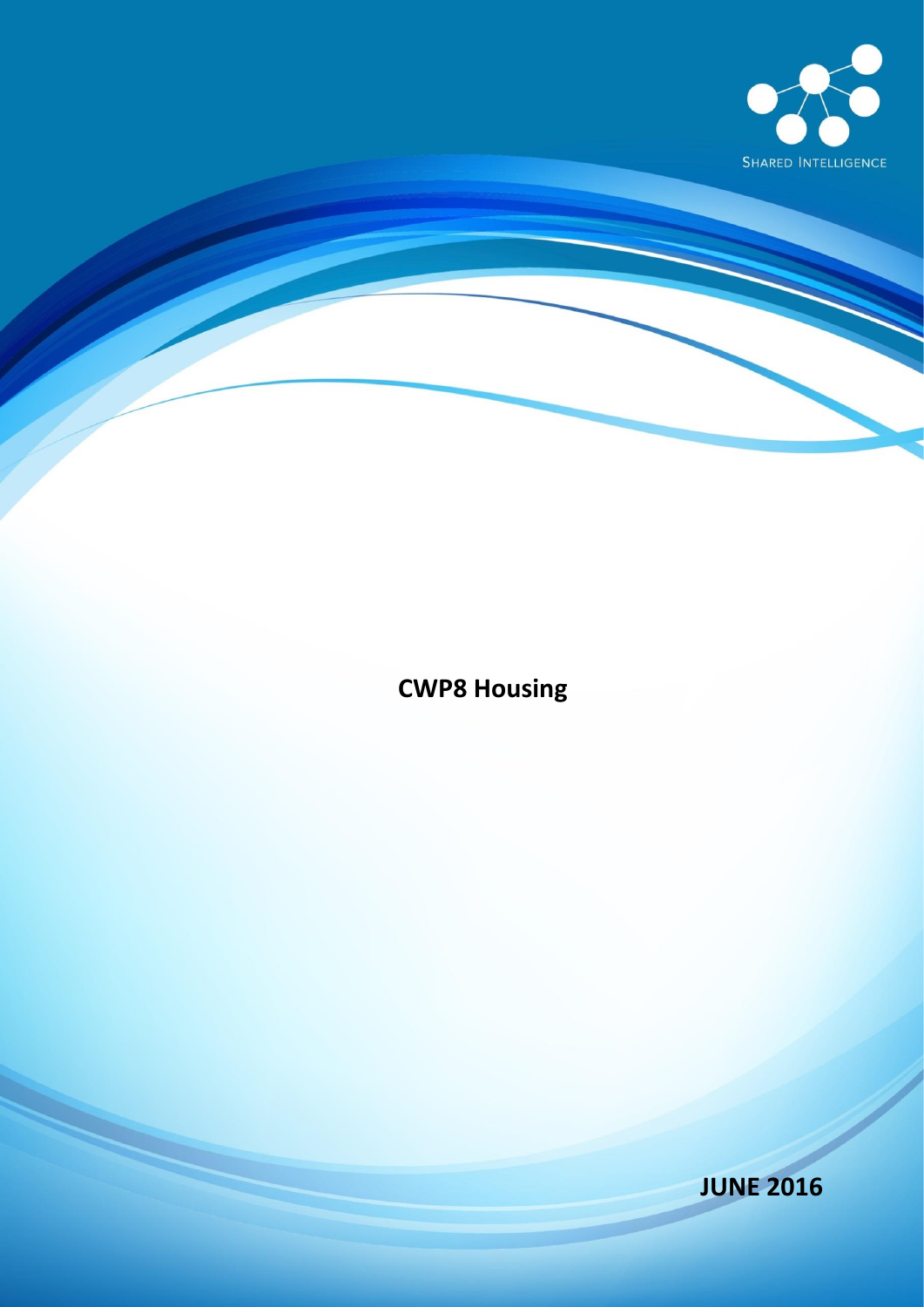#### **HOUSING IN MILTON KEYNES COMMISSION WORKING PAPER 8**

- 1. This Working Paper identifies the strategic housing choices facing Milton Keynes (MK). It draws on the evidence prepared for Plan:MK including the Topic Paper on Growth in Housing1 and the Strategic Housing Market Assessment 2013 (SHMA).2 It also draws from a range of studies into wider national trends.
- 2. This Working Paper comprises four sections:
	- The Longer View and the Housing Challenge Facing England;
	- Housing in Milton Keynes Today;
	- Going Forward: Current Plans; and
	- Big Choices for the Future.
- 3. The final section sets out some matters that the Commissioners may wish to consider in building a preferred vision.

#### **THE LONGER VIEW AND THE HOUSING CHALLENGE FACING ENGLAND**

#### **Trends in Housing to 2050**

- 4. Most of the homes that will exist in 2050 in every English city have already been built. Moreover, there have been fundamental changes in how housing is developed, owned and managed in the UK over the past 35 years - and there will continue to be major changes to 2050. Whilst these cannot be predicted with any certainty, it is helpful to understand the current drivers of changes and look forward on this basis. We see at least eight primary trends.
- 5. First, it appears likely that we will not be **building enough houses to match household growth**, particularly in London and the South East. As discussed further below, in late 2015, the Town and Country Planning Association published a study of future dwelling requirements based on the most recent Government household growth projections. They show that the number of households in England will increase by 25% by 2037. Over half of the new houses will be needed in London, the South East, and the East of England. The nation will require some 222,000 homes each year and completions have not come close to this rate for over 25 years.<sup>3</sup>
- 6. Due to the opposition of many local authorities in the South East to population growth, and the difficulties of building in London, **existing shortfalls against requirements** in these most prosperous areas **are likely to worsen.** In addition, demand for new housing will be strong from middle and higher income households with substantial equity seeking to trade-up to better homes.
- 7. Second, as a consequence of strong demand exceeding supply, many analysts believe that average UK house prices will continue to grow faster than earnings during the rest of this decade. Affordability indicators (average house prices compared to average earnings) are expected to deteriorate in London and the South East. According to PwC, the average price of a house may

<sup>&</sup>lt;sup>1</sup> MK Council, Plan MK: Topic Paper – Issues Consultation Growth in Housing, September 2014

<sup>&</sup>lt;sup>2</sup> Opinion Research Services for MK Council, Strategic Housing Market Assessment 2013, May 2014

<sup>&</sup>lt;sup>3</sup> Town and Country Planning Association, Tomorrow Series Paper 17: New Estimates of Housing Requirements in England, 2012 to 2037, 2015.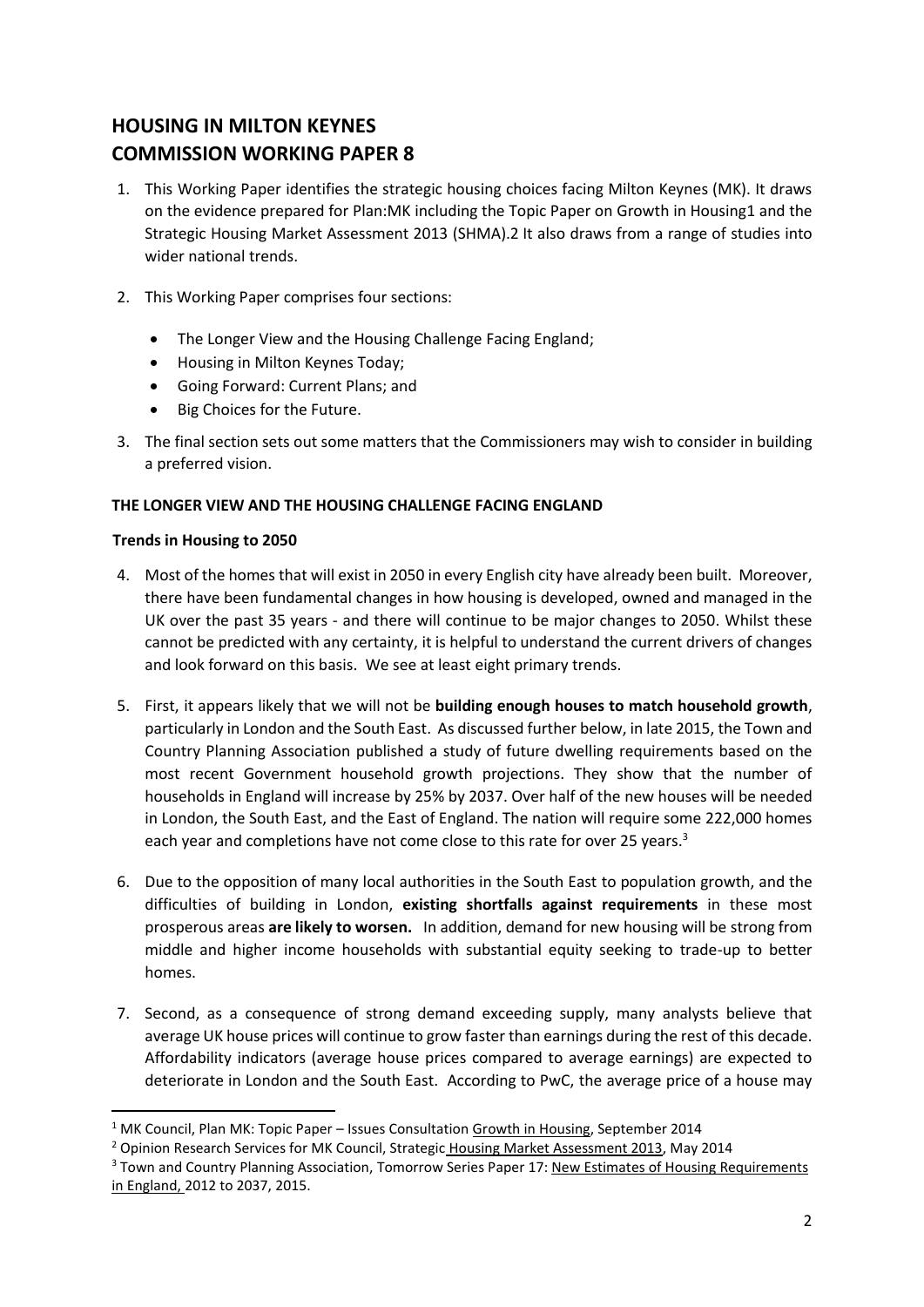reach £670,000 in London and £464,000 in the South East in 2020.<sup>4</sup> Over the longer term, however, as in the past it is likely that **house prices will grow at roughly the same rate as earnings.**

- 8. Third, the belief that **owner occupation is the preferred and a viable tenure for households in the UK** is starting to be challenged. In England, owner occupation peaked in 2002, and by 2012, owner occupation fell to the lowest level since 1988. (Some argue that about 5 million households want to own their home but it is not viable for them to do so).<sup>5</sup>
- 9. The number of households who **own their home outright** is expected to rise from 8.4milion households in 2015 to 10.6 million households by 2025. This will amount to 35% of all owner occupiers. This increase is driven by the rising proportion of over-60 year olds in the UK who are more likely to have paid off their mortgages<sup>6</sup>. As a consequence, some analysts believe that the number of households with mortgages will further decline to 7.2 million by 2025 (from 10 million in 2001). This is also due, of course, to the barriers faced by first time purchasers in many markets.
- 10. It is now recognised that the demand for owner occupation will not drive the required increase in housing supply. In February 2016, the Lyons Housing Commission Update Report recommended that the Government's housing strategy needs to be broadened beyond the current focus on home ownership. The focus should be to increase the supply of both market and affordable homes for rent to secure sustainable growth in the housing supply and lasting capacity in the building supply chain.<sup>7</sup>
- 11. Fourth, these barriers to owner occupation are driving the **growth of the private rented sector** in most housing markets, particularly for younger households – "**generation rent"**. PwC forecasts that an additional 1.8 million households will be renting privately by 2025. This will take the total to 7.2 million households, almost one in four of the UK total. This analysis also includes the forecast that more than half of the households in the 20-39 age band will be renting privately. **If** this trend continues, and it may not, some believe that in the longer term, half of Britain could be renting within 30 years.<sup>8</sup> Over the past decade, the increase in the private rented stock has mainly resulted from the investments by individual "buy to let" landlords.
- 12. More recently, financial institutions, such as Legal and General and the Prudential, have started to invest in private rented housing. The Lyons Housing Commission Update Report<sup>9</sup> identifies significant evidence of untapped potential from large private institutions seeking to invest in developing and owning private rented housing.
- 13. Fifth, there are massive changes in Government policy towards **social housing.** Current Government policy is continuing to reduce grant subsidies available for new social housing in favour of focusing on developing various types of affordable housing for sale.
- 14. Some forecasters suggest that the number of households in social rented accommodation will remain broadly the same at around 5 million. However, it is likely social housing, as a share of the

<sup>4</sup> PwC. UK housing market outlook: the continuing rise of the rent generation. 2015

<sup>&</sup>lt;sup>5</sup> Home Owners Alliance. The death of a dream: the crisis in homeownership in the UK.

<sup>6</sup> PwC. UK housing market outlook: the continuing rise of the rent generation. 2015

 $7$  Lyons Housing Commission Update report February 2016 – recommendation 1

<sup>8</sup> Inside Housing. "Half of Britain 'will be renting within 30 years'". 2014.

<sup>&</sup>lt;sup>9</sup> Lyons Housing Commission Report - CHECK REFERENCE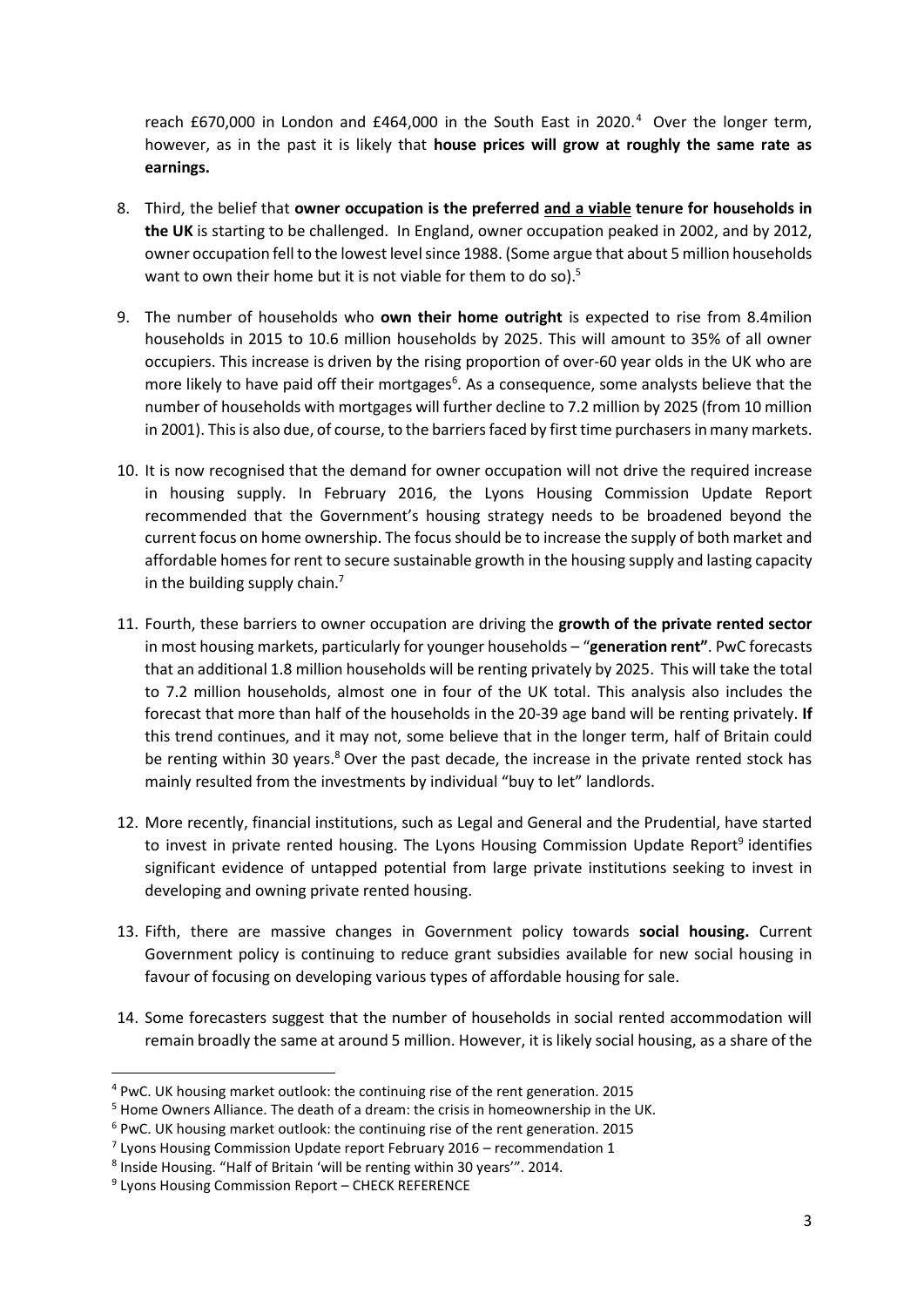total housing stock will decline gradually to 17% in 2025. This is because relatively few new homes for rent from social landlords will be constructed<sup>10</sup>, high value council owned dwellings will be sold, and some tenants will exercise their right to buy their home from their local authority or housing association but many of these may not be replaced. Others predict that the absolute number of tenants of social landlords will decrease. In the past, many municipally developed housing estates were stable, balanced communities but policy changes and the five-year limit on new secure tenancies means this may not be the case in the future.

- 15. The Lyons Housing Commission Update Report<sup>11</sup> considers the impact on the market of these policies. For example, it notes research from Shelter<sup>12</sup> which states that new starter homes will be unaffordable for families on average wages in 58 local authority areas. Nevertheless, these starter homes can now be treated as a developer's contribution to meeting their requirement to provide affordable housing. Recent research from Saville's<sup>13</sup> have warned that the shift in policy drive from affordable rents to the other forms of tenure and in particular the designation of starter homes as affordable housing islikely to leave a gap in housing provision for those on lower incomes. The Lyons Housing Commission recommends that Government must ensure that the Starter Homes Initiative does not result in a reduction in affordable homes, local authorities need to do more to promote and finance new homes.
- 16. The Institute for Public Policy Research (IPPR) reminds us that overall shortages of housing have important implications for young people. When a young person cannot gain their own home – to rent or to buy – this will have an impact on their life aspirations, when they start a family, professional ambitions, relationships with parents and partners, and whether they feel they belong to a community. $14$
- 17. Sixth, there is a growing consensus (at least amongst built environment professionals and in the media) that consumers will be expecting higher standards – **more space, better design, improved energy efficiency, more local parks and sports facilities, and a wider range of community**  facilities<sup>15 16</sup>. In addition, there is a growing recognition that we need to take into account, and mitigate, the potential impacts of climate change. In particular, it is imprudent to build homes on locations which are likely to flood. By 2050, those communities which are offering higher standards, in all sectors of the market, and are greener, in all senses, will have a true competitive advantage.
- 18. Seventh, there is growing interest in the **links between urban design, housing and health** in support of the 'Healthy Cities' agenda. For example, through the Healthy New Towns programme, NHS England is working with the developers of up to ten large development projects to test new ways to improve health through the built environment. As the prospectus for the programme states, new developments "give us the opportunity to radically reshape health and care services, testing what can be achieved with fewer legacy constraints. By keeping people well and providing

 $10$  PwC. UK housing market outlook: the continuing rise of the rent generation. 2015

 $11$  Lyons Housing Commission – Update report February 2016

<sup>&</sup>lt;sup>12</sup>Starter homes- will they be affordable – Shelter 2015

<sup>13</sup> [http://www.Savills.co.uk/](http://www.savills.co.uk/) research articles/141285/198958

<sup>&</sup>lt;sup>14</sup> IPPR. "No place to call home: The social impacts of housing undersupply on young people". 2012

<sup>&</sup>lt;sup>15</sup> For example: The Royal Academy of Arts. "Four vision for the Future of Housing". Event to take place from 7 February to 17 May.

<sup>&</sup>lt;sup>16</sup> Inside Out. Inside the 'homes of the future'. Broadcasted on BBC, 21 September 2015.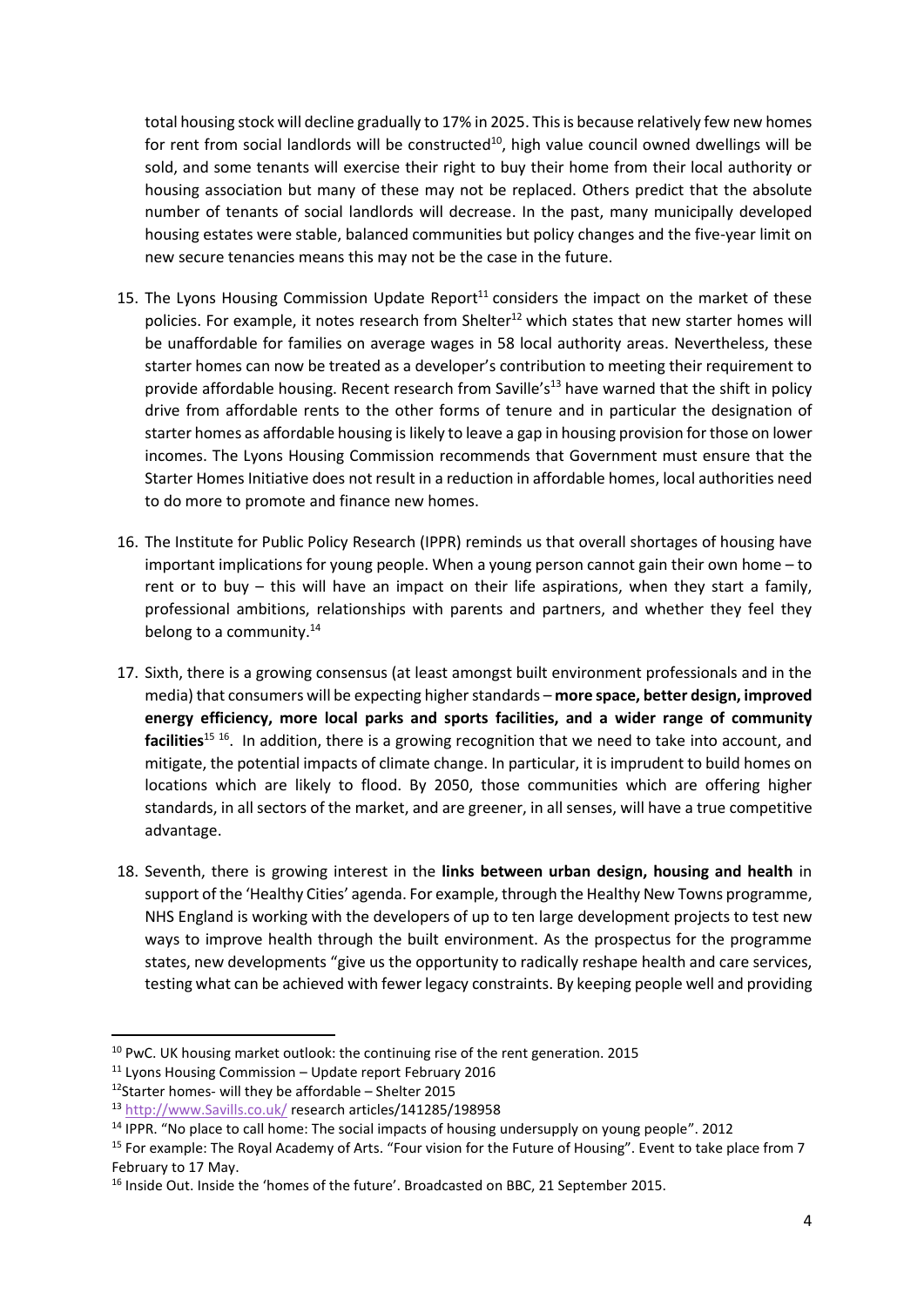services in better, more productive ways, healthy places to live can also contribute to the long term financial sustainability of the NHS."<sup>17</sup>

- 19. Eighth, we are seeing a demographic shift toward **more and more single person households.<sup>18</sup>** The biggest growth in single person households in recent decades was amongst people in the 45 – 64 age group. This is partly due to the increase in the size of that age group population as a whole, and could also be the consequence of more people living as divorced, widowed or who had never married. In this context, there is growing interest in shared housing. In response to this, the HCA's Affordable Homes Programme 2015 - 18 "encourage[d] providers to bring forward proposals that will meet the needs of vulnerable and older people in mainstream housing, supported housing and specialised housing including shared ownership"<sup>19</sup>
- 20. These long term trends have important implications for the future of Milton Keynes and we will return to this issue later in this paper.

#### **THE HOUSING CHALLENGE FACING ENGLAND TODAY – NATIONAL PICTURE**

- 21. Nationally, there is cross-party political recognition that the nation needs to accelerate the construction of more new homes.<sup>20</sup> In 2015, Government set out a target of 200,000 new homes per year and one million new homes to be built by 2020. Completions were last at this level in 1989.<sup>21</sup> Between 2008 and 2011, there was a very severe decline; since then, completions have started to increase. Yet, in the year to end of June 2015, only 131,500 homes were completed.<sup>22</sup> To achieve the target Government is promoting a very wide range of initiatives (e.g. help to buy support for first time purchasers, starter homes, release of public land, and support for small builders etc.).
- 22. Also, the Government is taking "tougher action to ensure that local authorities are using their powers to get local plans in place and make homes available for local people, intervening to arrange for local plans to be written where necessary".<sup>23</sup> Government is pressing all local authorities to have plans approved or submitted for approval by 2017; these must comply with the National Planning Policy Framework. (As set out below, Milton Keynes's approved Core Strategy already meets this requirement.)
- 23. It is important to recognise, however, this **Government target is well below that which is needed to meet future household growth**, not to mention address the backlog of need. Using industry standard methodologies, and the latest (2012) projections of household growth from the Office of National Statistics/CLG, a recent study by Cambridge economists Whitehead and McDonald provides more up-to date estimates of housing requirements to 2037. Published by the Town and Country Planning Association, using CLG's 2012-based household projections this shows the

<sup>&</sup>lt;sup>17</sup> The Forward View into Action: registering interest to join the healthy new towns programme, NHS England, 2015 18

http://www.ons.gov.uk/peoplepopulationandcommunity/birthsdeathsandmarriages/families/bulletins/familie sandhouseholds/2015-11-05

 $19$  Supplementary information concerning housing provision for older and vulnerable people, HCA, 2014  $20$  Ibid

<sup>&</sup>lt;sup>21</sup> Homes & Communities Agency, 2015.

<sup>&</sup>lt;sup>22</sup> DCLG. Housing Statistical Release. 20 August 2015. House Building: June Quarter 2015, England.

 $23$  HM Treasury. Fixing the foundations: creating a more prosperous nation, 2015.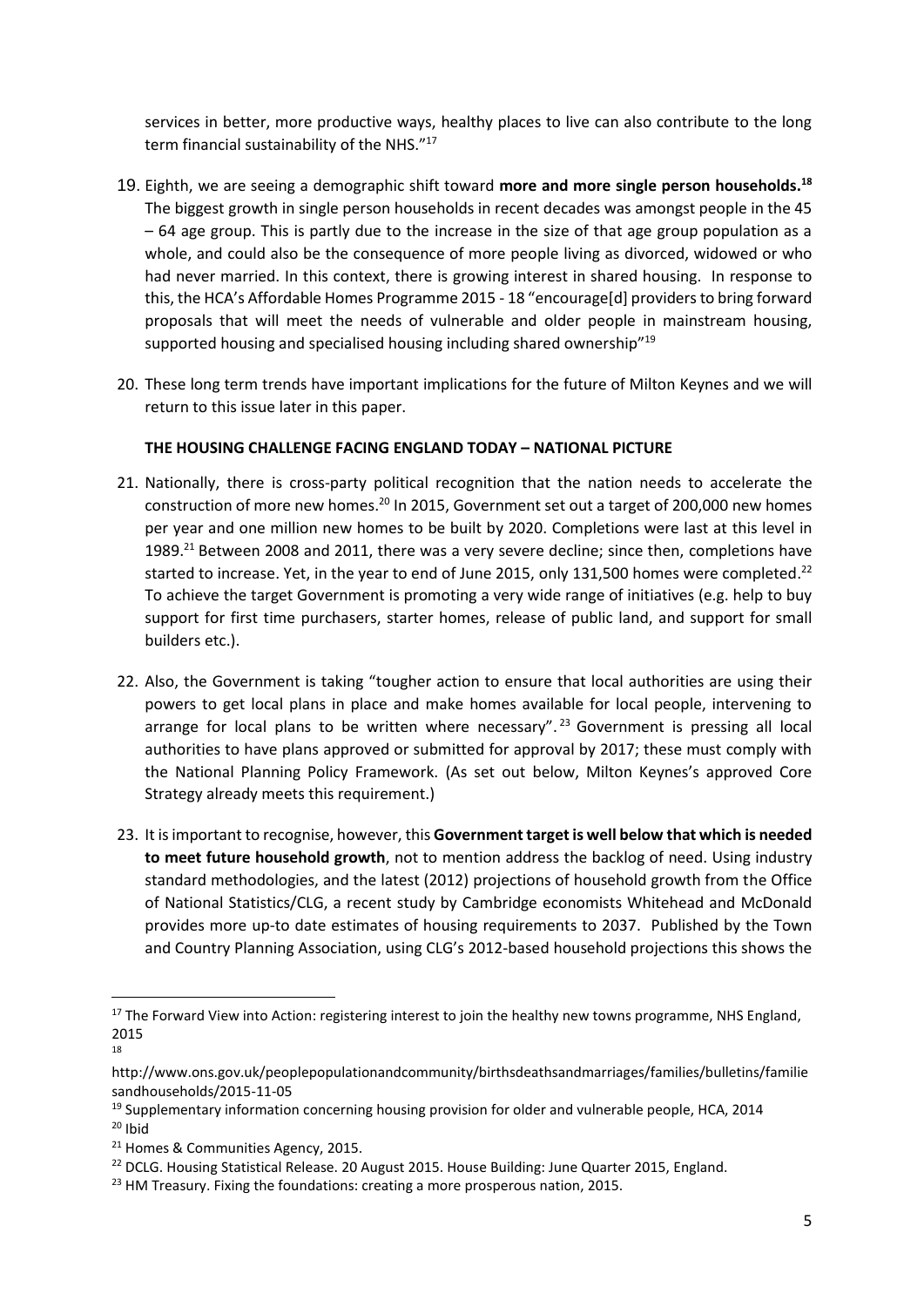need to build **222,000 nationally each year to meet rising demand**. This excludes any requirements arising from shortfalls in completions over the past 5-10 years.

- 24. As yet, there is little industry confidence that completions will increase to meet either the Government's target of 200,000 homes per annum to 2020, not to mention the more accurate requirements of 222,000 per annum. Moreover, it is important to note that the most recent projections of household growth were when the economy was in recession and household formation rates were low. As the economy continues to strengthen, it is likely that household formation rates will increase again and this will boost estimates of housing requirements.
- 25. There is an open debate about the role of housebuilders in meeting housing demand and, in particular, how the development industry could do more to tackle under-supply. Housebuilders have, for many years, struggled to recruit the numbers of people with the right skills that they need. A 2015 LGA report stated that "employment in the construction sector is growing at a slower rate than in the economy as a whole despite it being a major contributor to growth. Record low numbers of construction workers are unemployed, suggesting little spare labour capacity". As a whole, the construction industry's recruitment need went from 20,050 in 2013 to 44,690 in 2015.<sup>24</sup>
- 26. Other voices cite different reasons for any potential under-delivery of homes. A recent investigation by a national newspaper concluded that major developers were "sitting on 600,000 plots of land".<sup>25</sup> The report claimed that they were 'land banking', which some claim is a way to stifle supply in order to keep house prices high. Organisations like the Home Builders Federation have previously disputed such claims, arguing that only a very small percentage of the land held by developers comes with actionable planning permission.<sup>26</sup>
- 27. Irrespective of the cause, the main consequence of not building enough housing is that housing becomes more expensive**.** Generally, in the UK housing costs have been rising at a faster pace than incomes. House prices have doubled over the last 15 years while average incomes have only increased by 28 per cent.<sup>27</sup> The Organisation for Economic Cooperation and Development (the OECD)<sup>28</sup> and the International Monetary Fund (the IMF) agree that house prices in the UK are too high in relation to wages.<sup>29</sup> The Royal Institute of Chartered Surveyors warns that house prices will continue to rise across the UK until more homes are put on the market.<sup>30</sup>
- 28. The Government's 2015 productivity plan, Fixing the Foundations: Creating a More Prosperous Nation, recognises that the housing shortage harms productivity and restricts labour market flexibility.<sup>31</sup> For many, high housing costs act as a severe barrier for those living elsewhere in the UK to move to take up a new job in London or the South East. Indeed, housing costs have been identified as the biggest threat to economic competitiveness by the London Chamber of

 $24$  Skills to build: creating the jobs and houses our communities need, LGA, 2015

<sup>25</sup> http://www.theguardian.com/society/2015/dec/30/revealed-housebuilders-sitting-on-450000-plots-ofundeveloped-land

<sup>26</sup> http://www.hbf.co.uk/media-centre/news/view/land-banking-anti-development-lobby-myth/

<sup>&</sup>lt;sup>27</sup> Alder, T. "Arrested Development: Are we building housing in the right places? London: Centre for Cities. 2012

<sup>28</sup> http://www.oecd.org/eco/outlook/focusonhouseprices.htm

<sup>29</sup> https://www.imf.org/external/pubs/ft/scr/2014/cr14234.pdf

<sup>&</sup>lt;sup>30</sup> House of Commons.

 $31$  HM Treasury. Fixing the foundations: creating a more prosperous nation, 2015.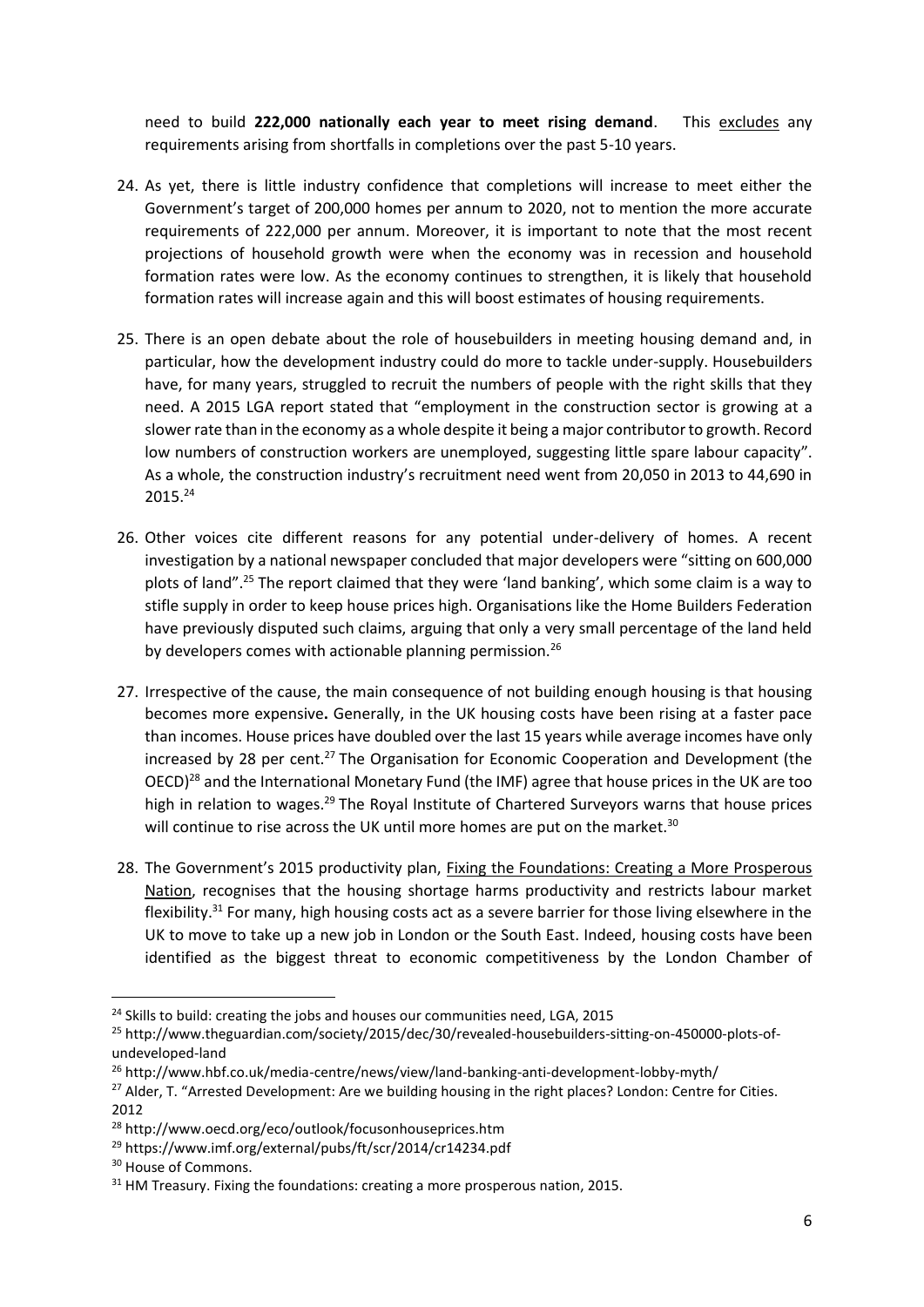Commerce<sup>32</sup> and the majority of London businesses highlight the cost of and access to housing as obstacles to recruitment.<sup>33</sup>

#### **THE HOUSING CHALLENGE FACING LONDON AND THE SOUTH EAST**

- 29. The housing challenges facing London and the South East are severe and likely to get worse. This results from recent and forecast population growth, shortfall in housing completions, and shortage of land allocated for housing. We examine each of these issues in turn below and then consider the affordability challenge facing many households.
- 30. In 2015, using the central projection in the latest demographic forecasts prepared by the Greater London Authority (GLA), London First advised that "London's population will grow by 3.1 million people by 2050. This is an increase of 37 per cent on the 2011 population, to 11.27 million in 2050."<sup>34</sup> The most recent strategic housing market assessment prepared for the GLA shows that to accommodate this forecast population growth, housing requirements will range between 49,000 and 62,000 homes per annum.<sup>35</sup>
- 31. However, housing completions are not approaching this annual rate and there is no evidence that they will match these forecast requirements in the foreseeable future. Over the decade to 2015, an average of around 19,400 new homes were built in London each year (When conversions are taken into account, the net increase in the stock is still below 25,000 homes per annum.) This is well below the post-war peak of 37,400 homes in 1971. Indeed, the greatest London housebuilding boom was in the 1930s with an average of around 66,000 homes a year built over the decade. $36$
- 32. In response to this challenge, London First proposes that local planning authorities in Greater London and beyond should "review their Green Belt and consider how land within it that is of poor environmental quality, of little or no public benefit and has good connectivity could be redesignated for high-quality and well-designed residential development." <sup>37</sup> Some authorities in London and the South East are now undertaking such reviews.<sup>38</sup> Whilst it would be unwise to anticipate the outcome of these Green Belt reviews, it appears possible that some local planning authorities will release some land in London's Green Belt for housing over the next decade. This will be a long slow process and it is not possible to be confident that this will be sufficient to meet the shortages of housing land in London itself.
- 33. Looking at the country as a whole, some 55% of all of the additional homes needed in England will have to be built in London, the East and the South East of England.<sup>39</sup> The Outer London

1

<sup>&</sup>lt;sup>32</sup> London Chamber of Commerce and Industry. Getting our house in order: the impact of housing undersupply on London businesses. 2014.

<sup>33</sup> <http://www.cbi.org.uk/about-the-cbi/uk/> London/London-business-survey/

<sup>&</sup>lt;sup>34</sup> These forecasts were used in the London Infrastructure Plan 2050: A Consultation, Mayor of London, July 2014 and include low forecast of 9.5m to a high forecast of 13.4m people by 2050 as summarised in The Green Belt: A Place for Londoners, London First (with Quod and SERC), London, p4.  $35$  lbid, p5

<sup>&</sup>lt;sup>36</sup> Greater London Authority, Housing in London 2015, September 2015, pp 14-15.

 $37$  Ibid, p2

<sup>&</sup>lt;sup>38</sup> References to latest statements on Green belt review and examples from ROSE

<sup>&</sup>lt;sup>39</sup> Town and Country Planning Association, Tomorrow Series Paper 17: New Estimates of Housing Requirements in England, 2012 to 2037, 2015, p3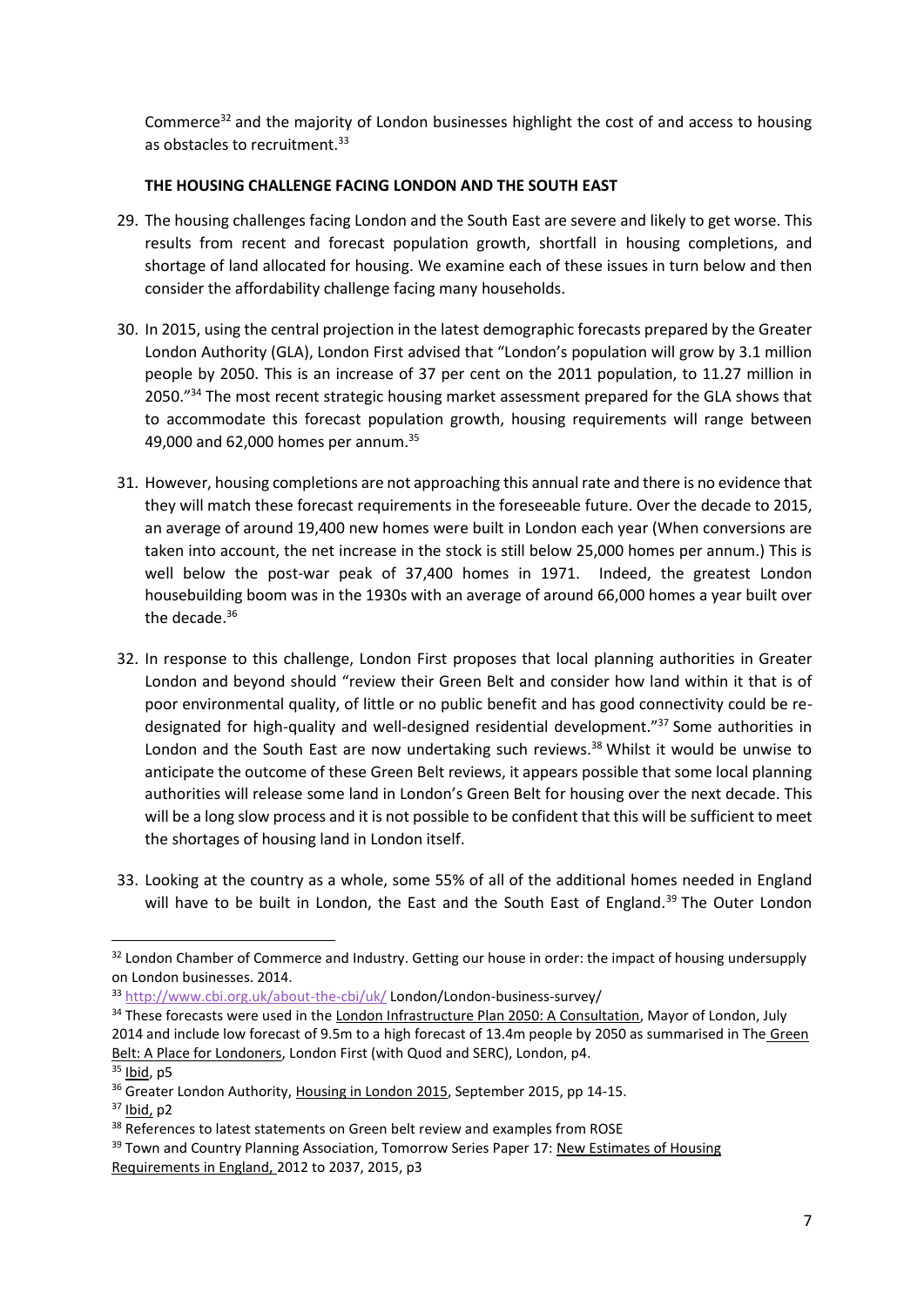Commission notes that part of the Mayor's approach to managing the stock shortage in London will involve working with agencies and local authorities in the wider South East and identifies 'London-to-Milton Keynes' as a key potential 'growth corridor'. 40

- 34. The overall shortage of housing in London, and in many communities in the South East, is making it impossible for many households to buy their own home. Indeed, now, the majority of households in the capital now rent their homes, either from a social landlord or from a private landlord.<sup>41</sup> By 2025 it is estimated that only 1 in 20 Londoners under 35 will be able to satisfy their ambitions for home ownership<sup>42</sup>.
- 35. These shortages are already pushing many households out of London to communities where housing is more affordable and this is likely to continue for the foreseeable future. According to Hampton's International, as reported in The Guardian, the "number of people selling up and moving out of London leaped by two-thirds in 2015, as homeowners cashed in on the capital's high house prices or escaped to more affordable parts of the country." Some 63,000 households bought homes outside the capital, the highest level since 2007 when 100,000 households moved out. Last year, almost nine out of 10 of these bought elsewhere in the south of England.<sup>43</sup>
- 36. This trend shows no signs of abating. A 2015 IPSOS Mori survey for London Councils, as reported in the Evening Standard, indicated that "more than a third of all people living in the capital were actively considering taking a job elsewhere because of high housing costs. This rose to almost half among private renters. People aged 18-34 were more likely to be stressed and considering leaving London, creating potential recruitment problems for many employers."<sup>44 45</sup> In London the difficulty of delivering the required number of affordable homes is also a recognised problem.<sup>46</sup> 47
- 37. Milton Keynes has been consistently identified in national and London media as an attractive alternative location for people in the capital looking for their first step onto the property ladder.<sup>48</sup> Investors in buy-to-let properties are also likely to focus on destinations within the London commuter belt. Milton Keynes presents an especially attractive offer to these people with annual rental values growing faster than all other South East urban locations other than Oxford.<sup>49</sup>
- 38. **Commission Working Paper 7 (CWP7): Milton Keynes and its Sub Region** explores in more detail the wider economic-geography context for Milton Keynes. The city is the emerging hub of the Cambridge – Milton Keynes – Oxford arc the most significant growth area for jobs and housing development in the UK. All three cities are also members of the Fast Growth Cities Group, along

1

<sup>40</sup> <https://www.london.gov.uk/file/324526/download?token=CoFbrLqD>

<sup>41</sup> Home Owner Alliance

<sup>42</sup> <http://www.resolutionfoundation.org/publications/living-standards-2016/>

<sup>&</sup>lt;sup>43</sup> "More selling up and moving out of London," The Guardian, 26 December 2015, London, p19

<sup>44</sup> "Soaring housing costs mean third of people 'want to leave London,' "Evening Standard, 22 October 2015, London p 24.

<sup>45</sup> London Councils 2015: Survey of Londoners - Summary report of findings, October 2015

<sup>46</sup> http://www.ft.com/cms/s/2/8ef50668-63b3-11e5-9846-de406ccb37f2.html#axzz41qKfVdKD 47 [http://www.tcpa.org.uk/data/files/Housing\\_Req-Final.pdf](http://www.tcpa.org.uk/data/files/Housing_Req-Final.pdf) (table 7; pg. 17)

<sup>48</sup> [http://www.telegraph.co.uk/finance/property/house-prices/12127699/Priced-out-of-London-Heres-where](http://www.telegraph.co.uk/finance/property/house-prices/12127699/Priced-out-of-London-Heres-where-first-time-buyers-can-ACTUALLY-buy.html)[first-time-buyers-can-ACTUALLY-buy.html](http://www.telegraph.co.uk/finance/property/house-prices/12127699/Priced-out-of-London-Heres-where-first-time-buyers-can-ACTUALLY-buy.html)

<sup>49</sup> [http://www.telegraph.co.uk/finance/property/11779075/Revealed-The-5-best-cities-for-growth-in-rents](http://www.telegraph.co.uk/finance/property/11779075/Revealed-The-5-best-cities-for-growth-in-rents-over-the-last-year.html)[over-the-last-year.html](http://www.telegraph.co.uk/finance/property/11779075/Revealed-The-5-best-cities-for-growth-in-rents-over-the-last-year.html)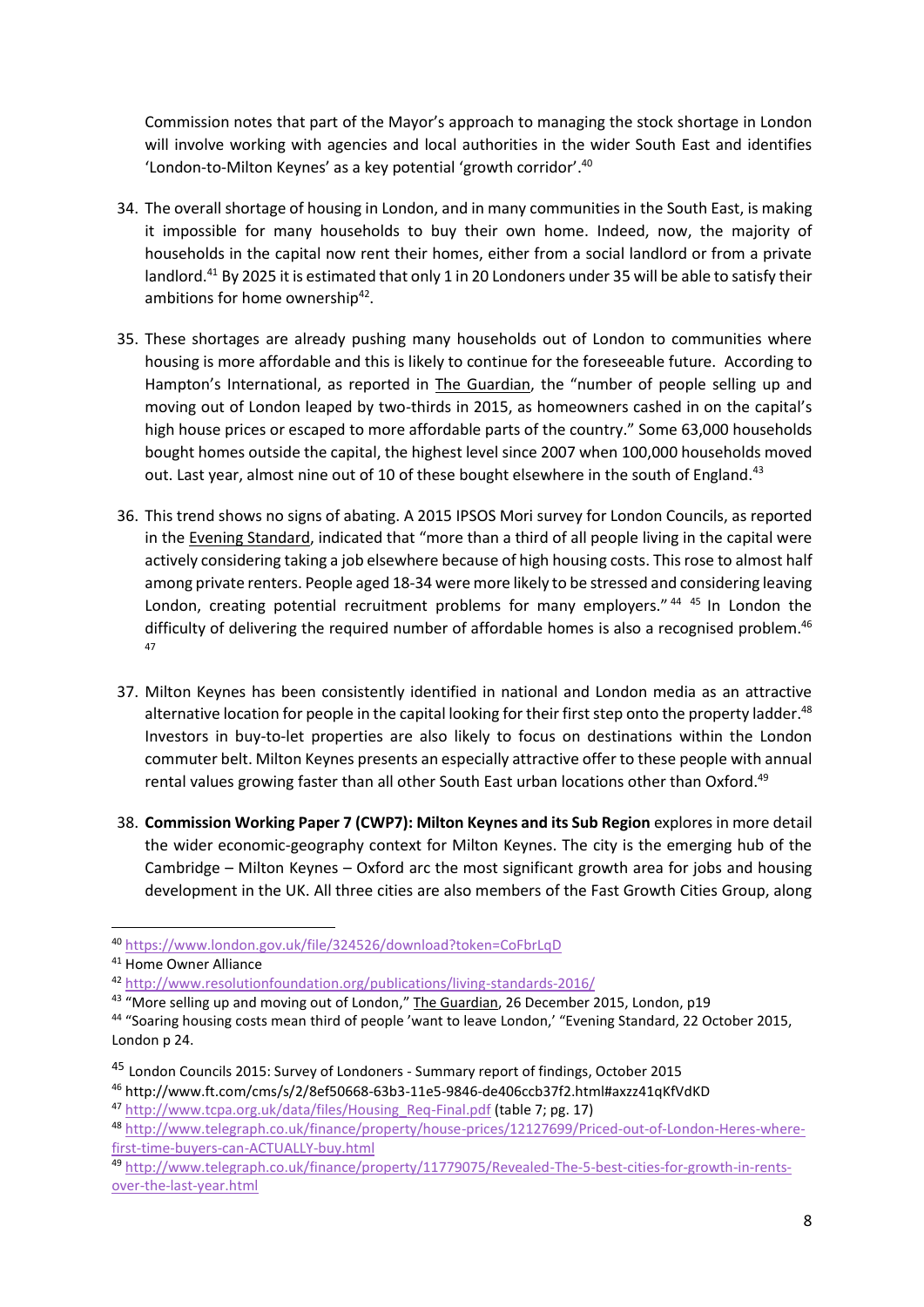with Swindon and Norwich. These cities perform strongly on a range of economic indicators, including productivity and share of knowledge-based jobs. Their ability to attract these knowledge-based businesses puts them in a strong position to continue to grow in the future.<sup>50</sup> Milton Keynes is also a member of the South East Midlands Local Economic Partnership (SEMLEP). The SEMLEP Strategic Economic Plan (SEP) commits all the local authorities in SEMLEP to delivering further 86,700 new homes by 2020/21 to accommodate an increase in population of 151,400 with 111,200 new jobs.<sup>51</sup>

39. For the immediate future, therefore, Milton Keynes, and the communities in the wider SEMLEP area, are committed to promoting both housing and economic growth – and to accommodate demand arising from housing shortages in London and elsewhere in the South East.

#### **HOUSING IN MILTON KEYNES TODAY**

#### **A POPULAR LOCATION**

- 40. In 2014, some 259,000 people lived in MK as a whole in almost 99,000 households. Over the ten years to 2014, **the city's population increased twice as fast** (18.1%) as that of the South East region as a whole (9.1%) and even faster when compared with England (8.2%).<sup>52</sup> The average size of MK households – 2.50 people per household – is significantly larger than in England as a whole at 2.36 people per household.
- 41. A recent survey also found that Milton Keynes was one of the ten most popular areas that households were considering when planning to move.<sup>53</sup> In the year preceding the 2011 Census, some 12,700 people moved into MK and some 3,800 left, giving net in-migration of some 8,900 people.<sup>54</sup> Of all the in-migrants, some 9,800 moved to MK from within the UK, while 2,900 moved from outside the UK.<sup>55</sup> In terms of ethnicity, at the 2011 Census, some 20% of MK's population have a Black and Ethnic Minority background, by comparison with 14.6% in England as whole.

#### **TENURE**

- *42.* In 2011, the Census reported that **64.5% of the households in MK owned their home;** just below the percentage (65.5%) for England as whole. **16.6% of households rented from social landlords**; this is in line with the share of England as a whole (16.5%) but higher than in the South East (13.1%). The proportion of households privately renting their home in the city was significantly higher (18.5%) than nationally (16.9%) or in the South East (16.4%). <sup>56</sup> Thus, in MK, nearly **one in five homes** are in the private rented sector.
- *43.* The vast majority of the homes in MK were built after 1960 with around a third of the stock being built after 1993. Milton Keynes has a history of innovative and ambitious design and celebrated these achievements with the 'Home World' and 'Energy World' exhibitions. However, as set out below, many of the homes on the older estates are in need of significant investment to bring

<sup>50</sup> M. Williams, Fast Growth Cities: The opportunities and challenges ahead (Centre for Cities, 2016).

 $51$  Ibid., p. 3.

<sup>52</sup> ONS Population Estimates. 2014

<sup>53</sup> http://www.homesandproperty.co.uk/property-news/property-hotspots-2016-bexley-continues-to-topnational-index-while-ipswich-milton-keynes-and-medway-a100521.html

<sup>54</sup> ONS Census 2011

<sup>55</sup> ONS Census 2011

<sup>56</sup> ONS Census 2011. Tenure.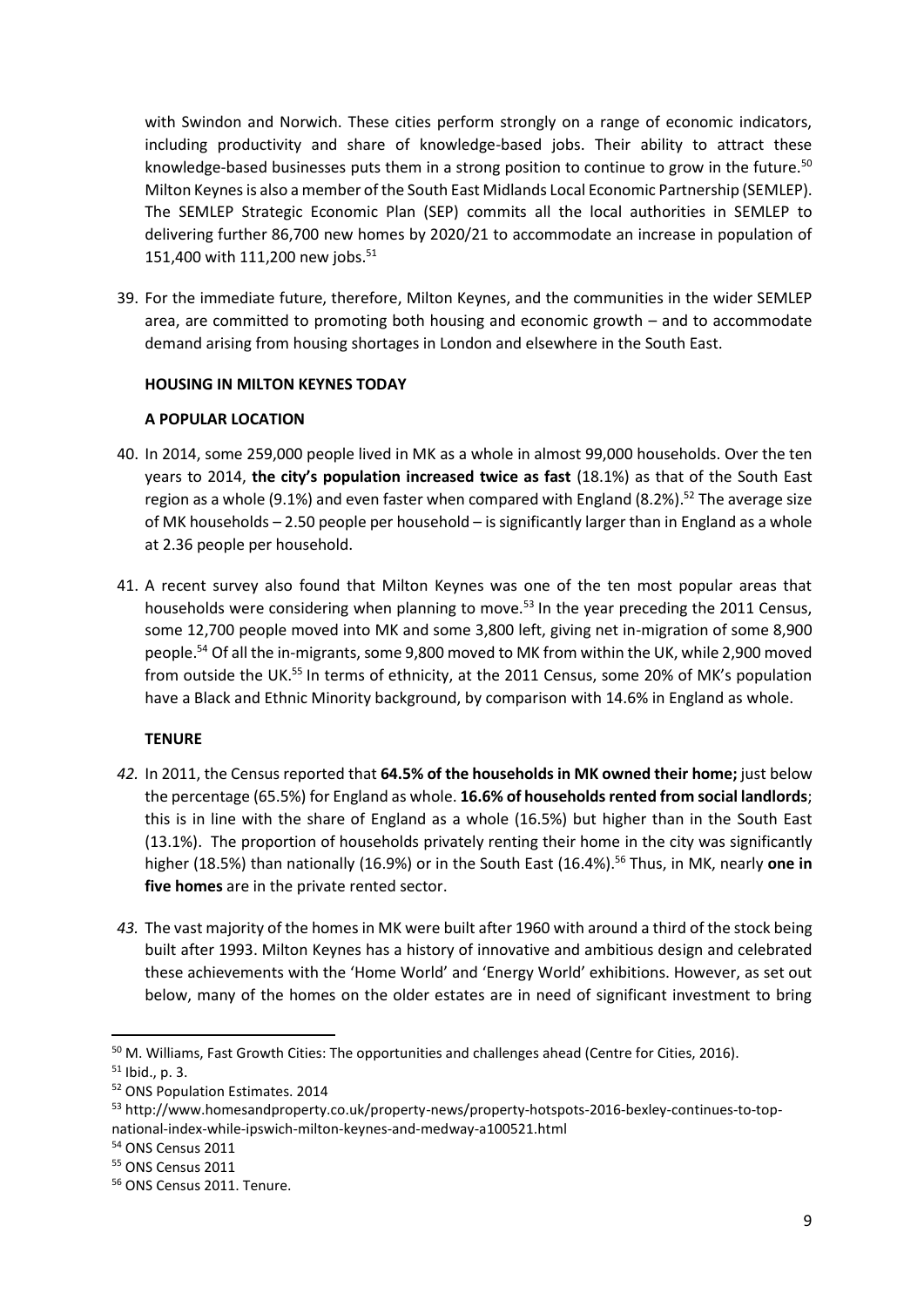them up to modern standards. The new MK Regeneration partnership will be addressing these challenges on seven of the city's older estates.

44. The balance of stock on offer in Milton Keynes has implications for the choices available to residents and those choosing to relocate in the city. These implications are also relevant to investors. Milton Keynes has a higher share of housing stock for detached, semi-detached and terraced housing (76%) compared to the South East proportion of 68%, The share of bungalows and flats / maisonettes is correspondingly lower, with 1 bedroom properties representing 11% of the stock. Any future Strategic Housing Market Analysis (SHMA) will need to forecast likely housing stock requirements and in the longer term the housing stock composition may start to change.

#### **HOUSE PRICES AND AFFORDABILITY**

- 45. In 2013, the average ratio of median house prices to earnings a common measure of affordability –was 6.4 in MK.<sup>57</sup> By comparison, this ratio was 10.4 in inner London and 9.1 in outer London. The average private rent for all property types in MK (£757 per month) in mid-2014 was also much lower than in most communities in the South East and in London.<sup>58</sup>
- 46. This helps to explains why Milton Keynes is a popular location for many households seeking to buy their first home or trade up to a larger home. However, house prices in Milton Keynes are rising rapidly. Between 2010 and 2015, the growth in average house prices was 19.8% in MK, almost double the national average (9.8%).<sup>59</sup>
- 47. The 2013 SHMA identified the need for some 35% of new housing to be built as affordable housing including social rent, and various forms of shared ownership. Between 2008 and 2014, some 29% of total completions were classified as affordable housing.
- 48. Milton Keynes Council is commissioning a strategic housing market assessment update (SHMA). This will define the scale and mix new housing that will be required over the next decade. In particular, it will address the balance between affordable and full-market housing. In light of the reductions in the Government grant subsidies available for social housing, the update is likely to show that it will be difficult **to demonstrate how the needs of low and moderate income households now in the city, or seeking to move to the city, will be met.** The updated SHMA will also consider the scale of the need for different types of specialist accommodation for **older people** in MK, the need for supported accommodation for vulnerable people, and other **special needs.**
- 49. It is also important to recognise that welfare reforms including changes in the Local Housing Allowance and, in due course, the introduction of Universal Credit, will impact on MK as they will impact on all communities. While the full implications are not yet known, there is a risk that private landlords may reconsider whether to lease their properties to tenants in support of benefit. The reforms may also impact on the landlords' willingness to invest in the maintenance and repair of their properties.

<sup>&</sup>lt;sup>57</sup> DCLG. Table 577. Ratio of median house price to median earnings by district.

<sup>58</sup> VOA

<sup>59</sup> Land Registry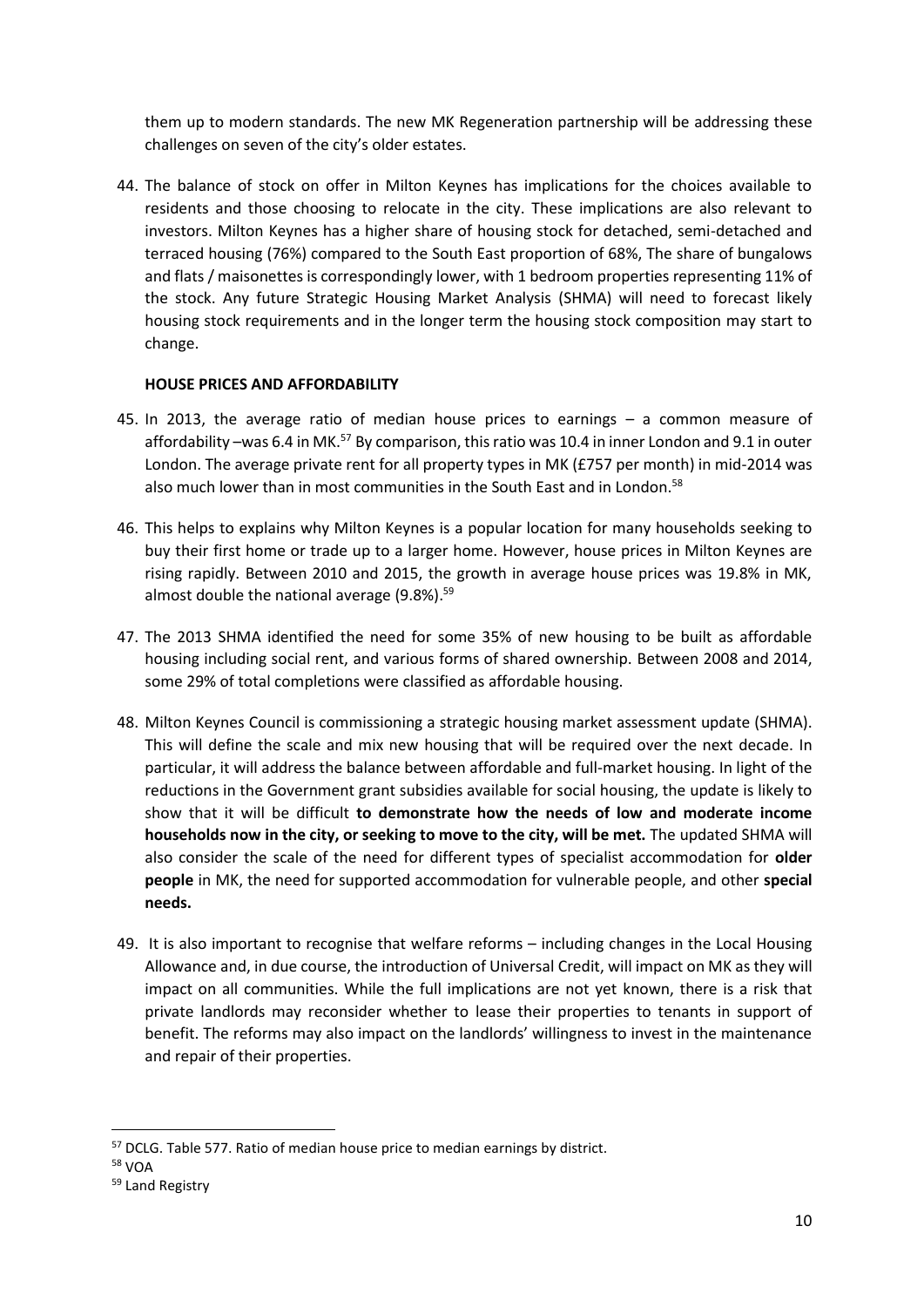#### **OVERCROWDING, HOMELESSNESS AND THE HOUSING OPTIONS AND ALLOCATIONS SCHEME**

- 50. A household is deemed to be living in an overcrowded dwelling when it is occupying a home with too few bedrooms.<sup>60</sup> In 2011, 4,900 households (5.0%) were overcrowded in Milton Keynes.<sup>61</sup> This is higher than the national average (4.6%). Overcrowding has been increasing since 2001 and is more common in the private rented sector. This is particularly true for HMOs, which have seen a *rate of increase* in overcrowding over five times the average for all households in the city.<sup>62</sup>
- 51. In 2014 Milton Keynes Council adopted a Housing Options and Allocations scheme.<sup>63</sup> This guides how the Council responds to everyone who approaches the Council for assistance with housing, including current social housing tenants seeking a transfer. The scheme is designed to provide assistance to and advice to everyone, as well as the allocation of property to people who meet the allocation criteria.
- 52. Homelessness is a growing problem in Milton Keynes. In 2014/15, Milton Keynes Council accepted responsibility for accommodating 672 households as being homeless and in priority need in the financial year. This is equivalent to 6.5 homeless households per 1,000 households and is significantly higher than the national position (2.4 homeless per 1,000 households).  $64$

#### **STANDARDS OF EXISTING AND NEW HOUSING**

- 53. In the 1970s and early 1980s, the Milton Keynes Development Corporation (MKDC) developed social housing using a wide range of innovative designs and methods of construction. Some were not as successful as others and additional investments were required to remedy failures.
- 54. Also, MKDC built a national reputation for promoting high quality innovative housing designs more generally. This included establishing the National Energy Foundation to promote and best practice in energy conservation. Both the 'Home World' and 'Energy World' exhibitions were extremely successful efforts to prompt leading architects, developers and purchasers to embrace bold designs. The City will be 50 years old in 2017. Milton Keynes Council and Milton Keynes Development Partnership are now considering whether to promote a new similar exhibition as part of the celebrations.
- 55. Today, some in Milton Keynes are concerned that Milton Keynes Council is less committed to the pursuit of quality in design and construction. They argue that private developers now determine the quality of the new housing being built, and normally use standard house types available anywhere.
- 56. On the other hand, many of the planning policies in the Council's Core Strategy are good examples of "place making," and, in broad terms, the Council is committed to reducing the City's carbon footprint. MK Low Carbon Living promotes actions to reduce CO2 emissions, which are currently higher in Milton Keynes than the South East England average. The aim is to reduce carbon

 $60$  For each household, a bedroom occupancy is derived by subtracting the notional number of bedrooms recommended by the bedroom standard from the number of bedrooms actually available. The recommended notional number of bedrooms is based on the size of the household, age, sex, marital status and relationship among members of the household.

<sup>&</sup>lt;sup>61</sup> ONS Census 2011

<sup>62</sup> Milton Keynes annual housing report 2014-15

<sup>63</sup> MKC Housing Option and Allocations scheme 2014

<sup>&</sup>lt;sup>64</sup> DCLG. Live Table on homelessness.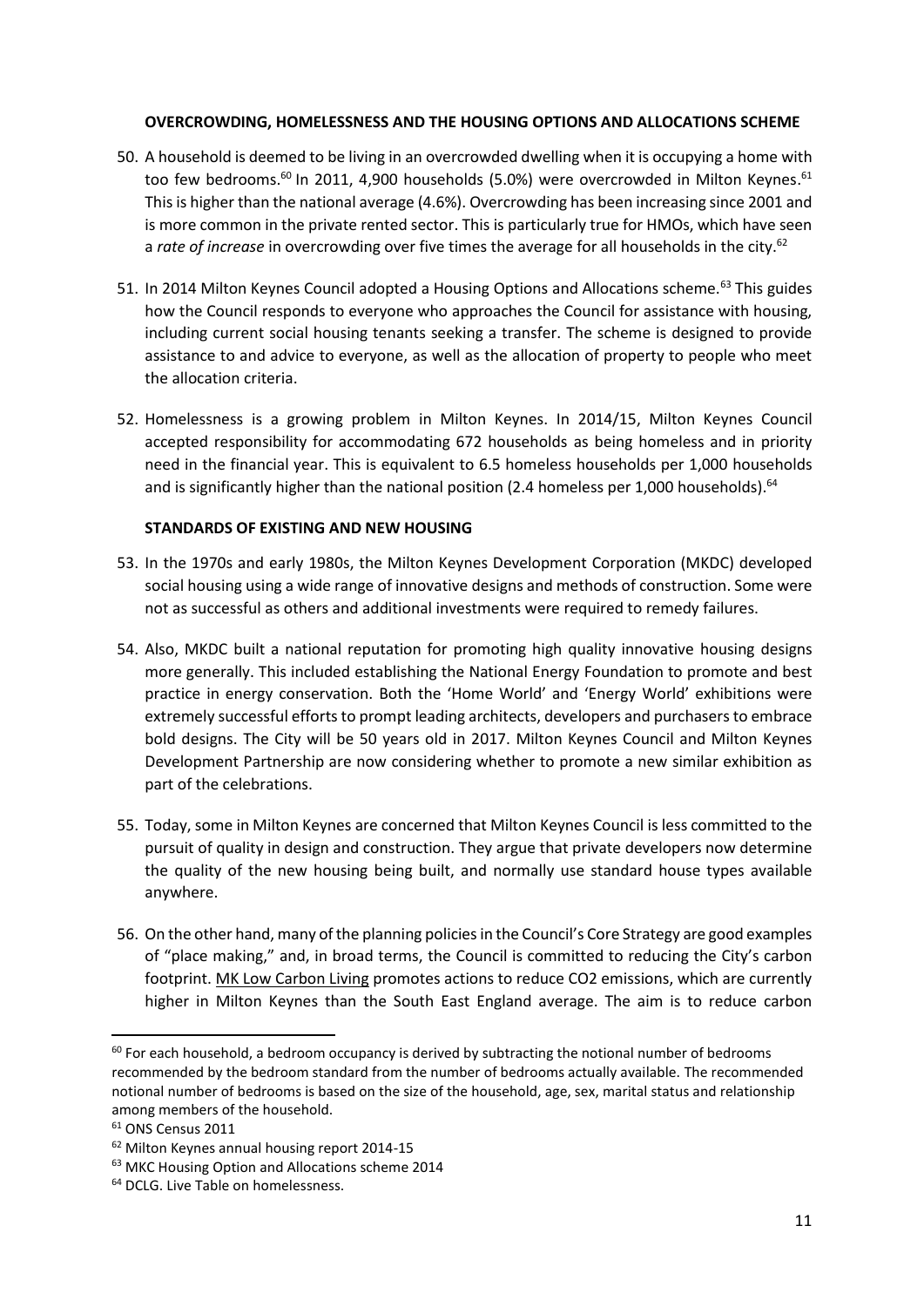emissions per person by 40% by 2020 and place the city at the forefront of low carbon living.<sup>65</sup> MK:Smart is a smart cities partnership led by the Open University to test and apply innovative energy, water and transport management. All of these measures will impact on housing design and development.<sup>66</sup> A practical example includes Passivhaus ('Passive House') standard housing developed in 2012 by the Milton Keynes Park Trust in 2012.

57. In terms of Milton Keynes current housing stock, there is no detailed information available on standards of privately rented, or owner occupied housing. According to the DCLG data, of the 11,314 social rent homes owned by MK Council, some 1,380 do not pass the Government's decent homes standard (By comparison, a slightly higher proportion of Northampton's council stock failed this standard while all of Swindon's homes met standard).<sup>67 68 69</sup> It is very likely that a large proportion of the homes that fail the decent homes standard are on the estates that are the focus of the Regeneration MK Partnership.

#### **REGENERATION MK PARTNERSHIP**

- 58. Several years ago, Milton Keynes Council launched its first Regeneration Strategy setting out a bold and ambitious programme to transform the quality of life and life prospects of the most deprived residents in the city.<sup>70</sup>
- 59. The programme is focused on seven priority estates where the poorest communities are found. These estates are Beanhill; Netherfield; Coffee Hall; Fullers Slade; Lakes Estate; North Bradville; and Tinkers Bridge. These areas contain 6,600 homes in total. Of these, 55.6% are social housing owned by MK Council or a housing association, 15.7% are privately rented (mainly as a result of tenants purchasing their homes under the right to buy and then letting them out) and 28.7% are owner occupied.
- 60. In December 2015, Milton Keynes Council formally approved the creation of a partnership between the Council and Mears plc to deliver the programme. The partnership will also deliver repairs and maintenance to council-owned properties. The first task is to complete a stock condition survey. In partnership with the communities in those estates, plans for the refurbishment and redevelopment will then be prepared. Overall, it is likely that the Regeneration MK programme will take between 10 and 20 years to complete.
- 61. The Regeneration MK partnership According to the Government's 2015 Index of Multiple Deprivation (IMD) Milton Keynes is ranked at 181 out of 326 local authorities in England with 1 being the most deprived area. This compares with a rank of 211 in 2010 and a rank of 212 in 2007, so deprivation in Milton Keynes is increasing relative to the rest of England.<sup>71</sup> Bedford, Northampton and Luton have more deprivation than Milton Keynes.<sup>72</sup>

<sup>&</sup>lt;sup>65</sup> http:/[/www.Milton-Keynes.gov.uk/](http://www.milton-keynes.gov.uk/)enviornmental-health-and-trading standards/MK- low-carbon-living <sup>66</sup> MKC. MK:Smart Programme http://www.MKSmart.org.

<sup>67</sup> MKC Regeneration MK Key Statistics. November 2015

<sup>&</sup>lt;sup>68</sup> DCLG Local authority housing statistics dataset, England 2013-14. Section F: Condition of dwelling stock

<sup>69</sup> MKC. Assessment of five-year land supply (Appendix 3) June 2015

<sup>70</sup> MKC Neighbourhood Regeneration Strategy 2009[. http://www.Milton-](http://www.milton-keynes.gov.uk/assets/attach/4653/regeneration)[Keynes.gov.uk/assets/attach/4653/regeneration](http://www.milton-keynes.gov.uk/assets/attach/4653/regeneration) final PDF 9 April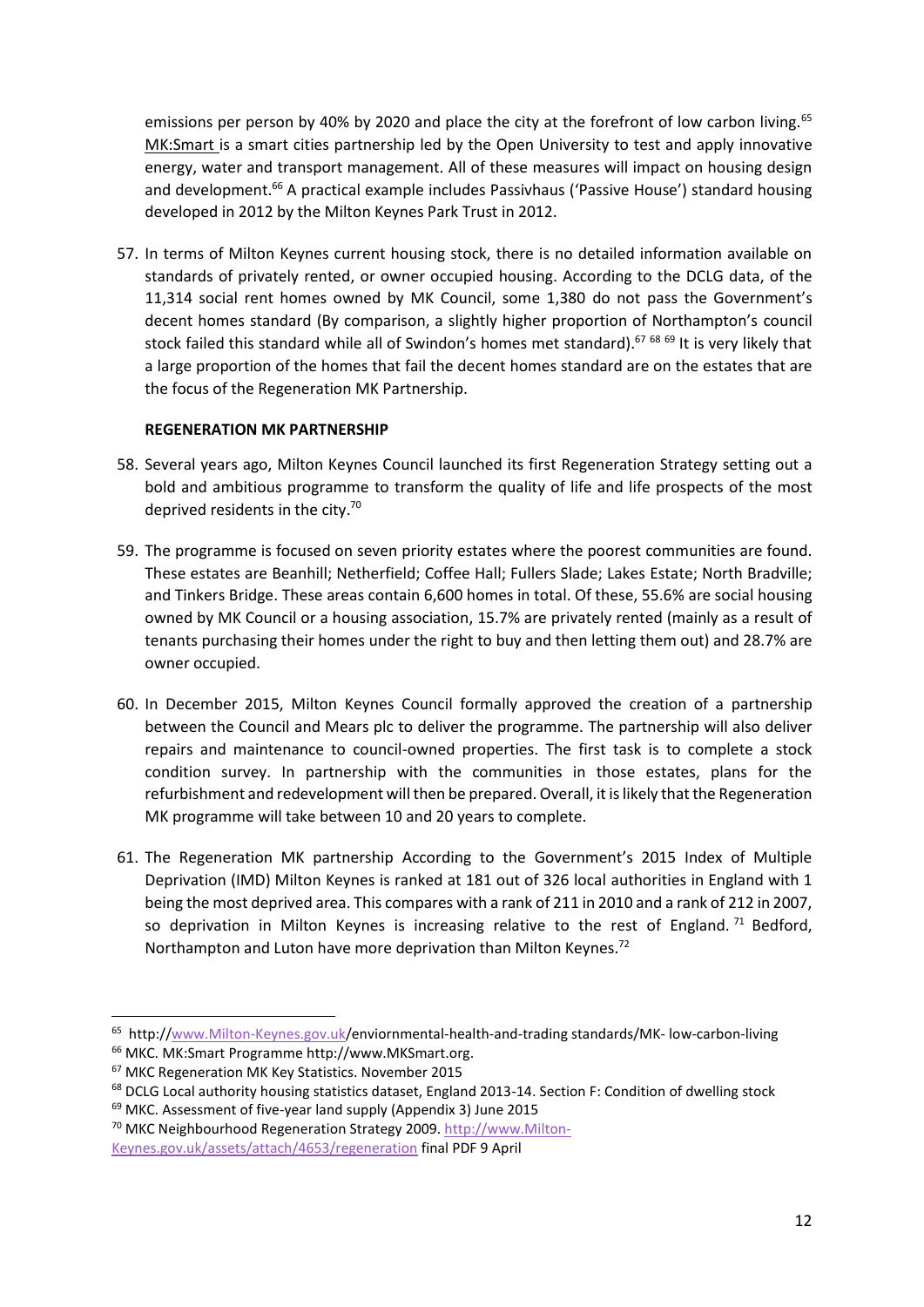#### **LOOKING FORWARD: PLAN:MK AND PROJECTED DWELLING REQUIREMENTS TO 2031 AND TO 2050**

- 62. In preparing Plan:MK the Council needs a robust assessment of the city's housing requirements for at least two decades ahead, or even longer depending on the plan period. These are based on population forecasts prepared by the independent Office of National Statistics, household growth forecasts prepared by the Government (CLG), and Milton Keynes Council's own forecasts. Household growth forecasts are built up from forecasts of the natural increase of the population (births minus deaths), household formation rates, and net migration assumptions. (They also indirectly take cognisance of forecast dwelling completions so when using these household growth forecasts to calculate dwelling requirements, there are aspects of the methodology which are circular). These forecasts are used in a strategic housing market analysis (SHMA) to calculate the "objectively assessed need" for dwellings in the future. These assessments include provision for vacancies (to allow the smooth operation of local markets) and various projections of economic growth.
- 63. The approved Core Strategy covers the period to 2026. The Council is currently planning on the basis that the objectively assessed need for new housing is 1,650 dwellings per annum; the approved Core Strategy sets a target slightly higher than this of 1,750 dwellings per annum.
- 64. The SHMA update will include a revised assessment of housing requirements. For the period 2031-2050, the Council has not yet published any household growth forecasts, estimates of housing requirements, or completion targets. Very informally, however, it is understood that as a "working assumption" the Council is rolling forward the estimate of annual requirements (a notional objectively assessed need) at 1,650 dwellings per annum and a dwelling completions target of 1,750. This assumes a modest ongoing flow of net in-migration from elsewhere in the UK – mainly London, the South East, and the Midlands; this seems to be a reasonable assumption.

#### **RECENT COMPLETION RATES AND REQUIREMENTS GOING FORWARD TO 2026**

- 65. As noted, the approved Core Strategy target is of 1,750 homes per year between 2010/11 and 2025/26 or 28,000 homes by 2026. In fact, completions to the end of March 2016 are only likely to average of 1,351 homes per annum. Therefore, in light of this shortfall, to achieve the Core Strategy targets by 2026, it will be necessary to increase the average rate of completions to just under 2000 homes per annum over the next ten years.
- 66. This is a big challenge. At the peak of their investment programme, for a few years, the Milton Keynes Development Corporation (MKDC) achieved slightly over 3,000 homes per annum during a couple of years. This was when a substantial majority of dwellings were being developed by MKDC as social housing. In addition, MKDC was disposing of sites directly to a very wide range of developers in many parts of the city so that it would not be possible for a small number of private developers to exert undue dominance of the market.
- 67. Taking these factors together, there may be a significant risk that the Core Strategy housing targets may not be achieved by 2026. Whilst this does not, in any way, mitigate the need to select and make plans to deliver new housing in the growth areas beyond 2026 (as set out in Plan: MK Strategic Development Directions Consultation published in January 2016) this potential shortfall does have other implications.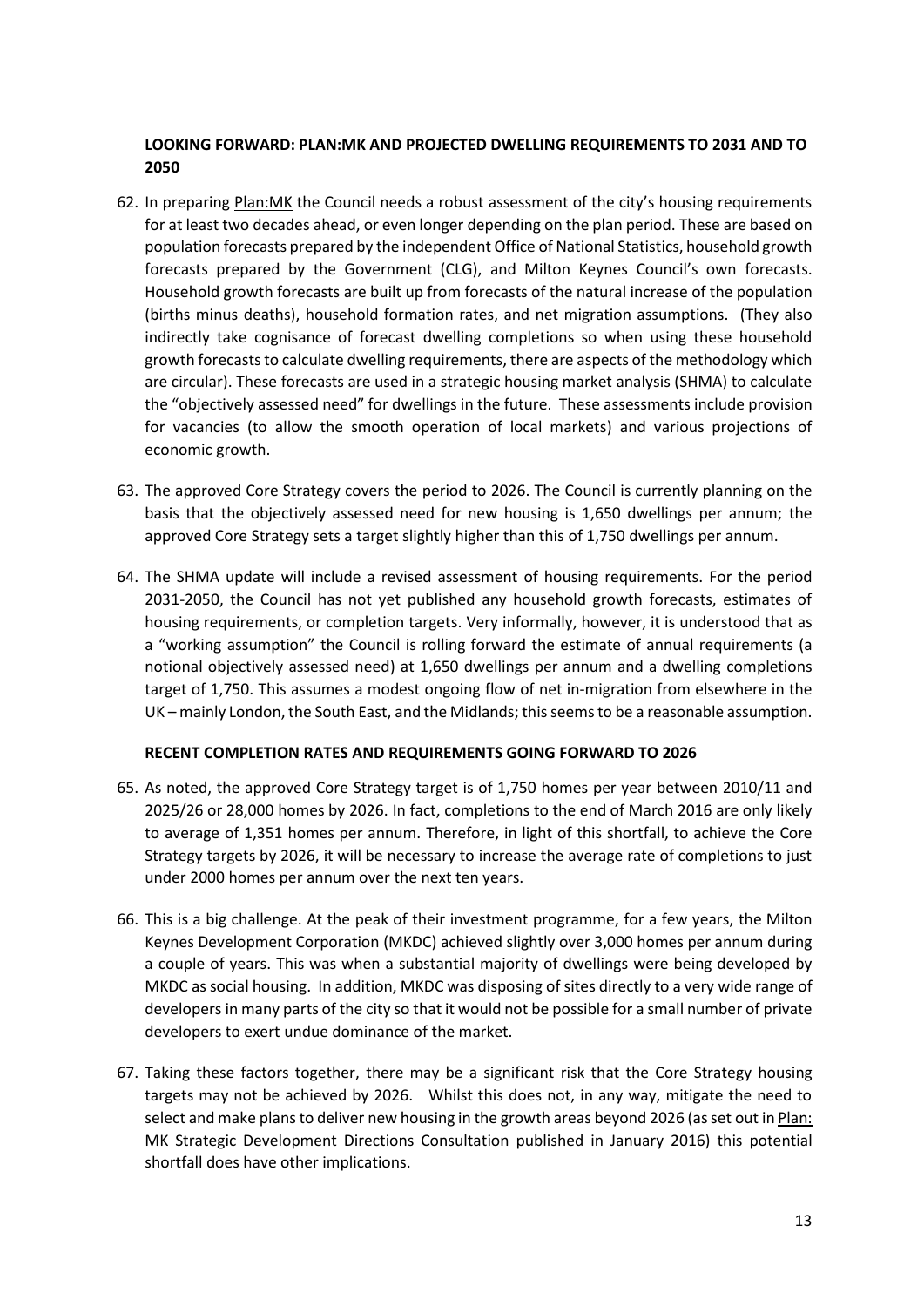68. Since 2010, the MK economy has generally expanded faster than the city's housing stock.<sup>73</sup> The 2011 Census showed that 44,500 people commuted into the Borough and 27,800 commuted out, showing a net inflow of some 16,600 every day. It is likely that net in-commuting to MK has increased since then. If job growth remains strong, ongoing shortfalls in housing completions against targets mean that net in commuting will increase. Also, if the supply of affordable housing does not increase substantially, demand for social and private rented housing will continue to remain strong. Current rates of homelessness are likely to continue.

#### **APPROVED CORE STRATEGY: EXTANT LAND SUPPLY**

69. The approved Core Strategy allocates sufficient land in the city to enable the housing target of 28,000 new additional homes by 2026 to be achieved. The current status of the remaining land supply as identified in the Core Strategy to accommodate the remaining completions is as follows:

|                                        | <b>Dwellings</b>                              |
|----------------------------------------|-----------------------------------------------|
| <b>Full permissions</b>                | 3,707                                         |
| Outline permissions                    | 11.047                                        |
| Local Plan Allocations and deliverable |                                               |
| Brownfield opportunities               | 7.118                                         |
|                                        | TOTAL 21,872 dwellings capacity <sup>74</sup> |

- 70. In common with all local planning authorities, the Government expects Milton Keynes to have a "five-year land supply" of readily developable sites. This figure is calculated with reference to recent rates of completions and includes a contingency. Over the past year, there have been concerns that the readily available supply has not quite met this criterion. However, the approval of the final Site Allocations Plan (following the current consultation) and Neighbourhood Plans (which have responsibility for short term delivery in rural areas) will lay these fears to rest.
- 71. Of far more importance is that, given MK's very high rate of development (even if it is below the Core Strategy targets), it is essential to keep replenishing the forward land supply. That is why MK Council published Plan:MK Strategic Development Directions Consultation and why it is necessary to take decisions on the future scale, rate of location of new development after 2026 in the relatively near future.

#### **BIG CHOICES FOR THE FUTURE**

72. In preparing their vision for the future of Milton Keynes, and selecting a preferred vision, the Commissioners may wish to consider the following three matters:

#### **SCALE AND RATE OF HOUSING GROWTH BEYOND 2026 TO 2050**

73. This is one of the most important matters that the Commissioners may wish to consider. On the one hand, the Commissioners might wish to take the "enough is enough" view in that the scale and rate of housing growth beyond 2026 (or 2031) should be sufficient to accommodate the requirements of those who are living and growing up in the city. This is a view that many local authorities in South East England adopt in their planning policies. On the other hand, those people now living in Milton Keynes – and who move here over the next decade will form thousands of new households and the Commissioners might wish to highlight the need the

**<sup>.</sup>** <sup>73</sup> reference to follow.

<sup>74</sup> Milton Keynes Council; Assessment of Five Year Land supply. Annual Report published June 2016. Para 2.15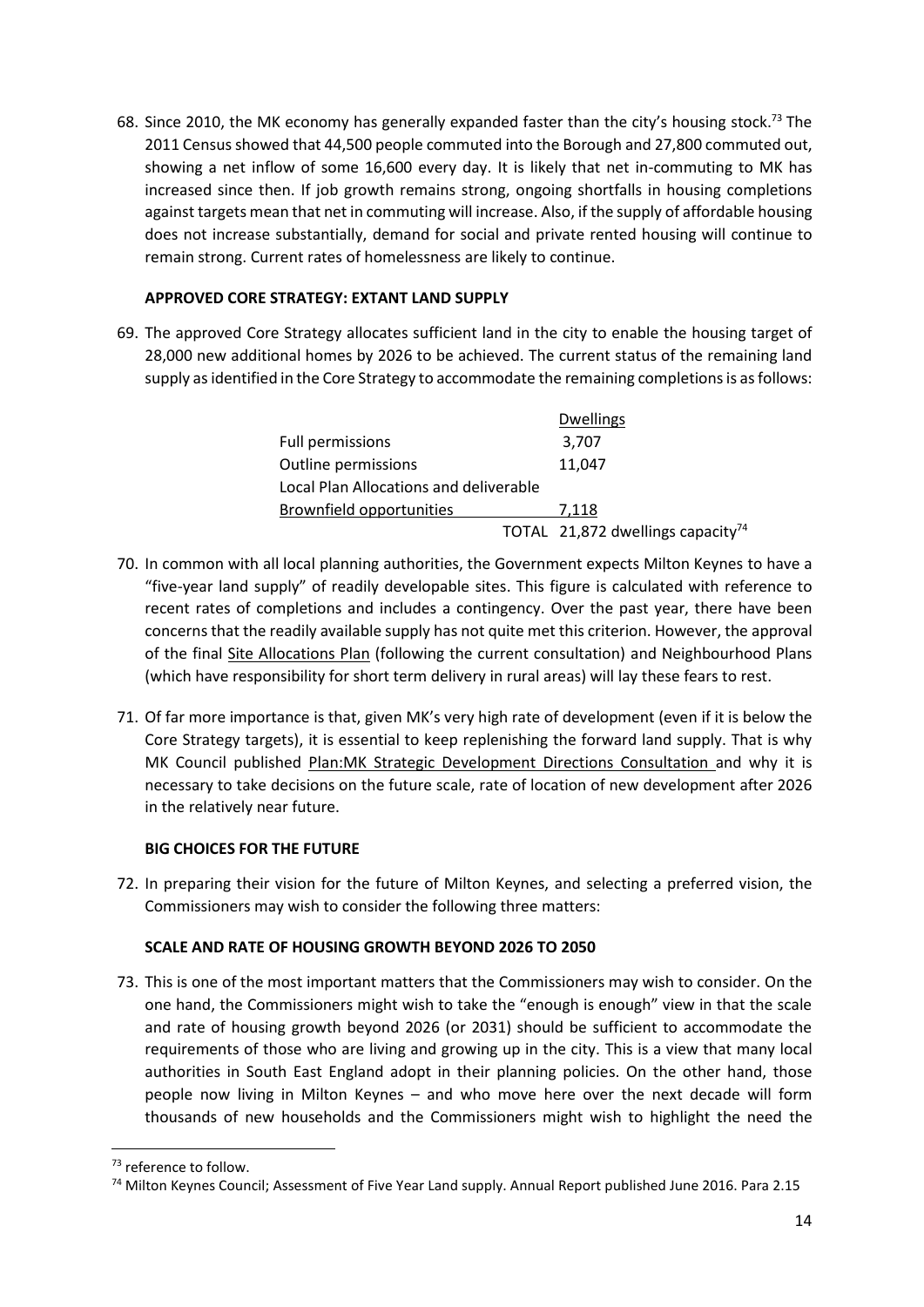Commissioners to make provision for "indigenous" growth. This will provide significant benefits to existing residents.

74. Moreover, the Commissioners might wish to suggest that the in light of her success so far, Milton Keynes has a strong role to play in contributing to the nation's economic growth. The City might want to continue to welcome those who cannot find a high quality affordable home in London and elsewhere in the South East.

#### **MK REGENERATION PROGRAMME**

75. In light of the potential transformational impact of the MK Regeneration programme, the Commissioners may wish to put forward suggestion for how the programme might most effectively be delivered. This could include the need to take account of the balance between refurbishment and redevelopment, the density and tenure mix of any new development, and the use of incidental open space and grid road reservations, drawing on the insights gained through the Commission's wider work programme. It may be that the Commissioners cannot comment on this as they do not have sufficiently detailed information on which to make a judgement.

#### **HOUSING TO STANDARDS FIT FOR THE 21ST CENTURY**

Finally, it is widely recognised that a key to MK's future prosperity is the quality of the homes and neighbourhoods which are developed. The Commission may wish to consider what policies and/or investments might be required to ensure that the existing homes and neighbourhoods (beyond the MK Regeneration estates) are fit for the 21 $st$  century and how best to promote high quality, sustainable, low carbon development in both the expansion areas and in the new growth areas.